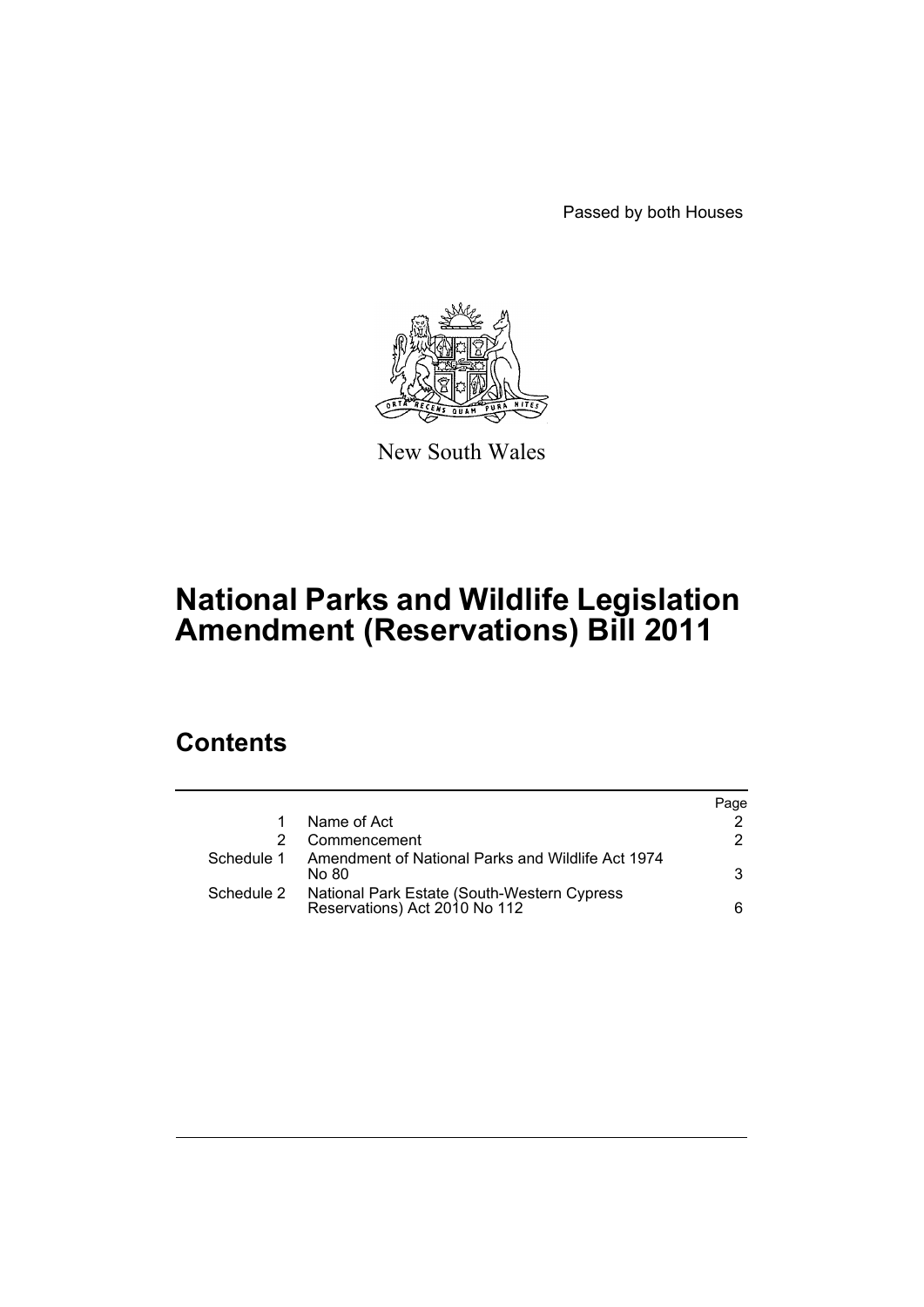*I certify that this public bill, which originated in the Legislative Assembly, has finally passed the Legislative Council and the Legislative Assembly of New South Wales.*

> *Clerk of the Legislative Assembly. Legislative Assembly, Sydney, , 2011*



New South Wales

# **National Parks and Wildlife Legislation Amendment (Reservations) Bill 2011**

Act No , 2011

An Act to amend the *National Parks and Wildlife Act 1974* to change the reservation status of certain lands under that Act; to amend the *National Park Estate (South-Western Cypress Reservations) Act 2010* to delay the commencement of certain reservations; and for other purposes.

*I have examined this bill and find it to correspond in all respects with the bill as finally passed by both Houses.*

*Assistant Speaker of the Legislative Assembly.*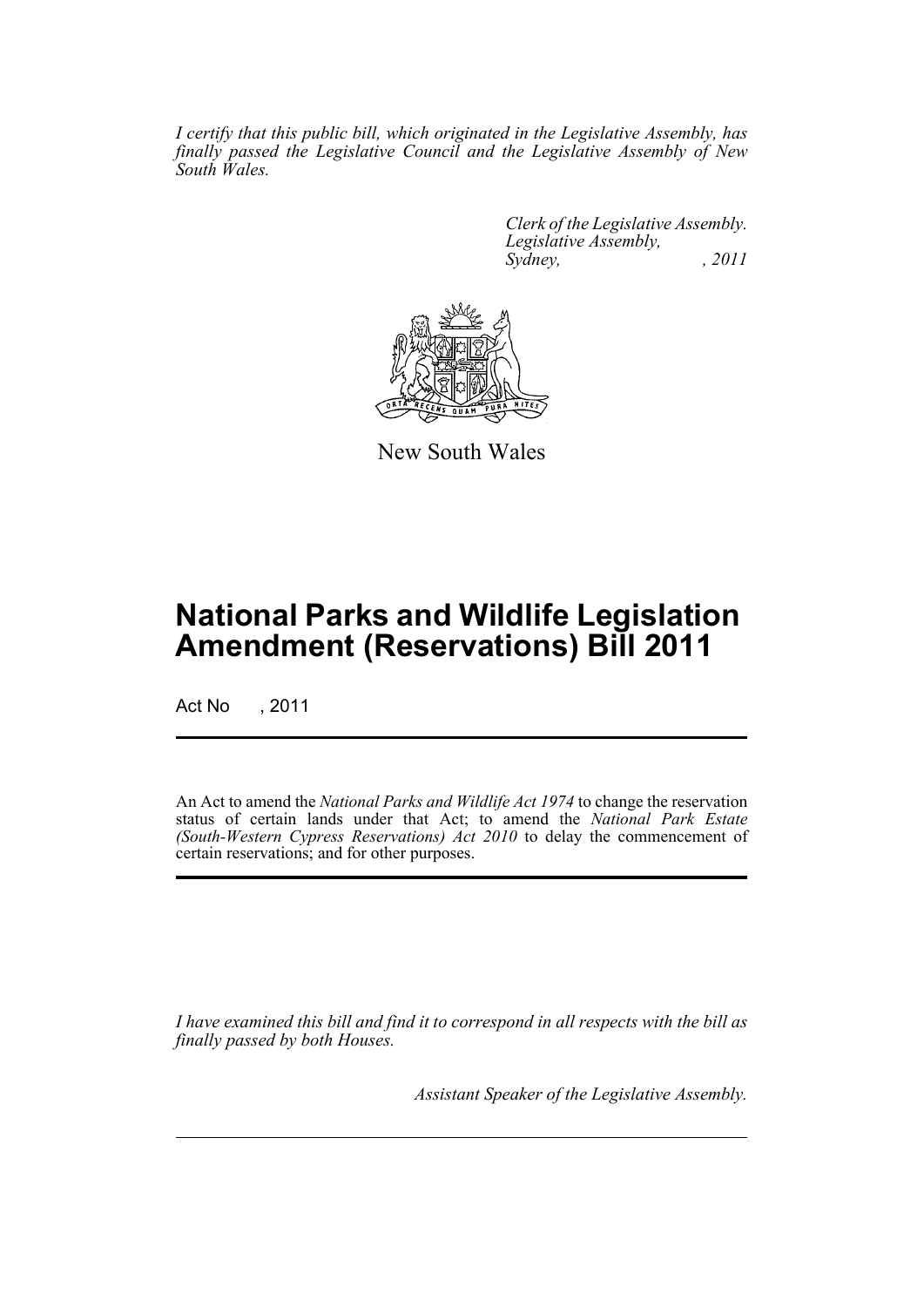## <span id="page-2-0"></span>**The Legislature of New South Wales enacts:**

## **1 Name of Act**

This Act is the *National Parks and Wildlife Legislation Amendment (Reservations) Act 2011*.

# <span id="page-2-1"></span>**2 Commencement**

This Act commences on the date of assent to this Act.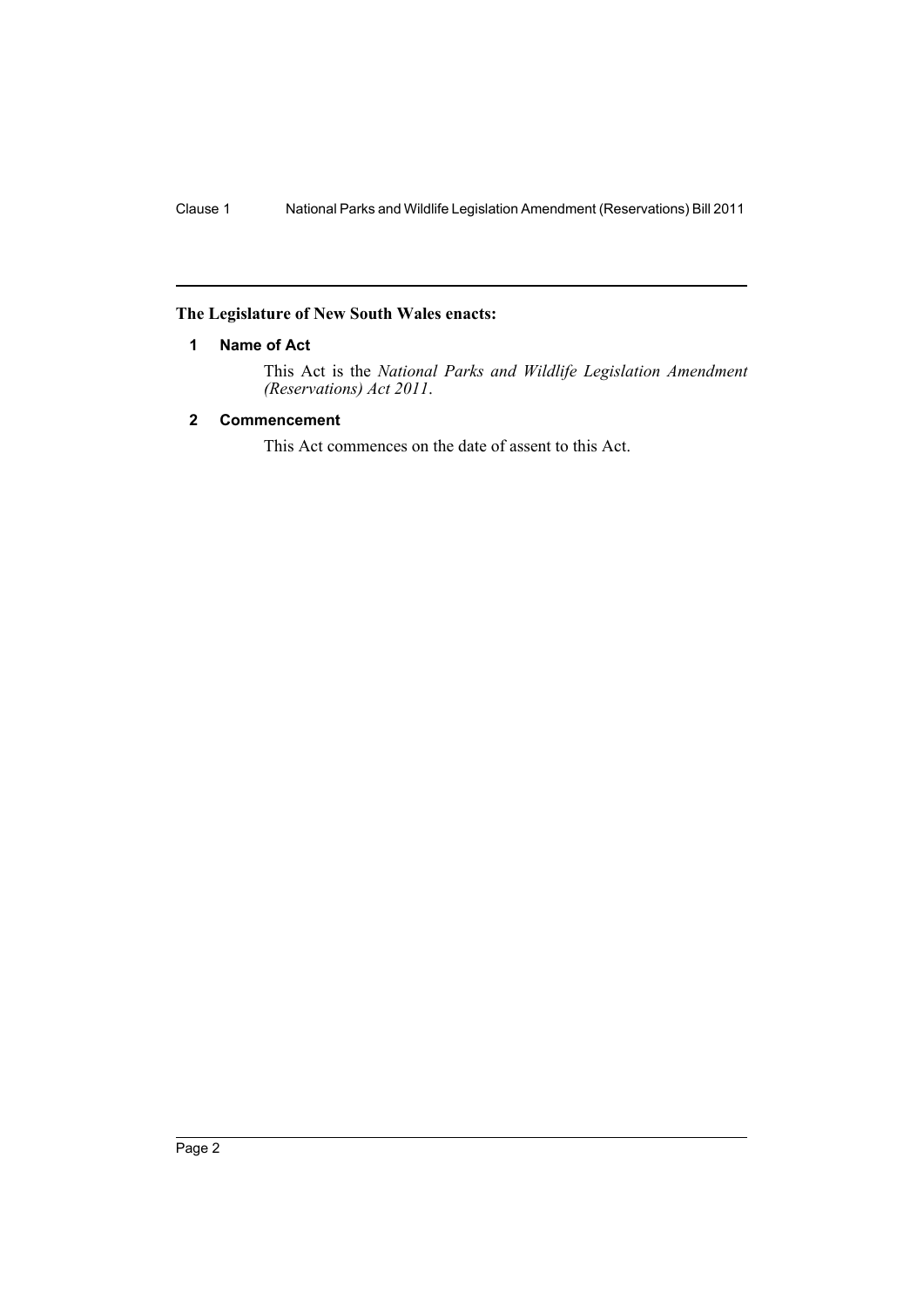Amendment of National Parks and Wildlife Act 1974 No 80 Schedule 1

# <span id="page-3-0"></span>**Schedule 1 Amendment of National Parks and Wildlife Act 1974 No 80**

#### **[1] Schedule 1 Recategorisation of reserved land**

Omit "section 30A (1)" from clause 1 (1). Insert instead "Division 1 of Part 4".

#### **[2] Schedule 1, clause 1 (2)**

Omit the subclause. Insert instead:

(2) A reference in this Act to the publication of a notice under Division 1 of Part 4 is, in relation to a reservation of land effected by this Schedule, taken to be a reference to the commencement of the operation of the relevant provision of this Schedule that effects the reservation of the land.

## **[3] Schedule 1, clause 1 (3)**

Omit "referred to in section 30A (2)".

Insert instead "published under Division 1 of Part 4".

#### **[4] Schedule 1, Part 3**

Insert after Part 2:

# **Part 3 Recategorisation of land by National Parks and Wildlife Legislation Amendment (Reservations) Act 2011**

#### **10 Wianamatta Regional Park (part only) recategorisation**

- (1) This clause applies to an area of about 181.1 hectares of Wianamatta Regional Park, being Lot 2, DP 1057347.
- (2) The reservation under this Act of the land to which this clause applies as part of a regional park is revoked and the land is reserved as a nature reserve to be known as Wianamatta Nature Reserve.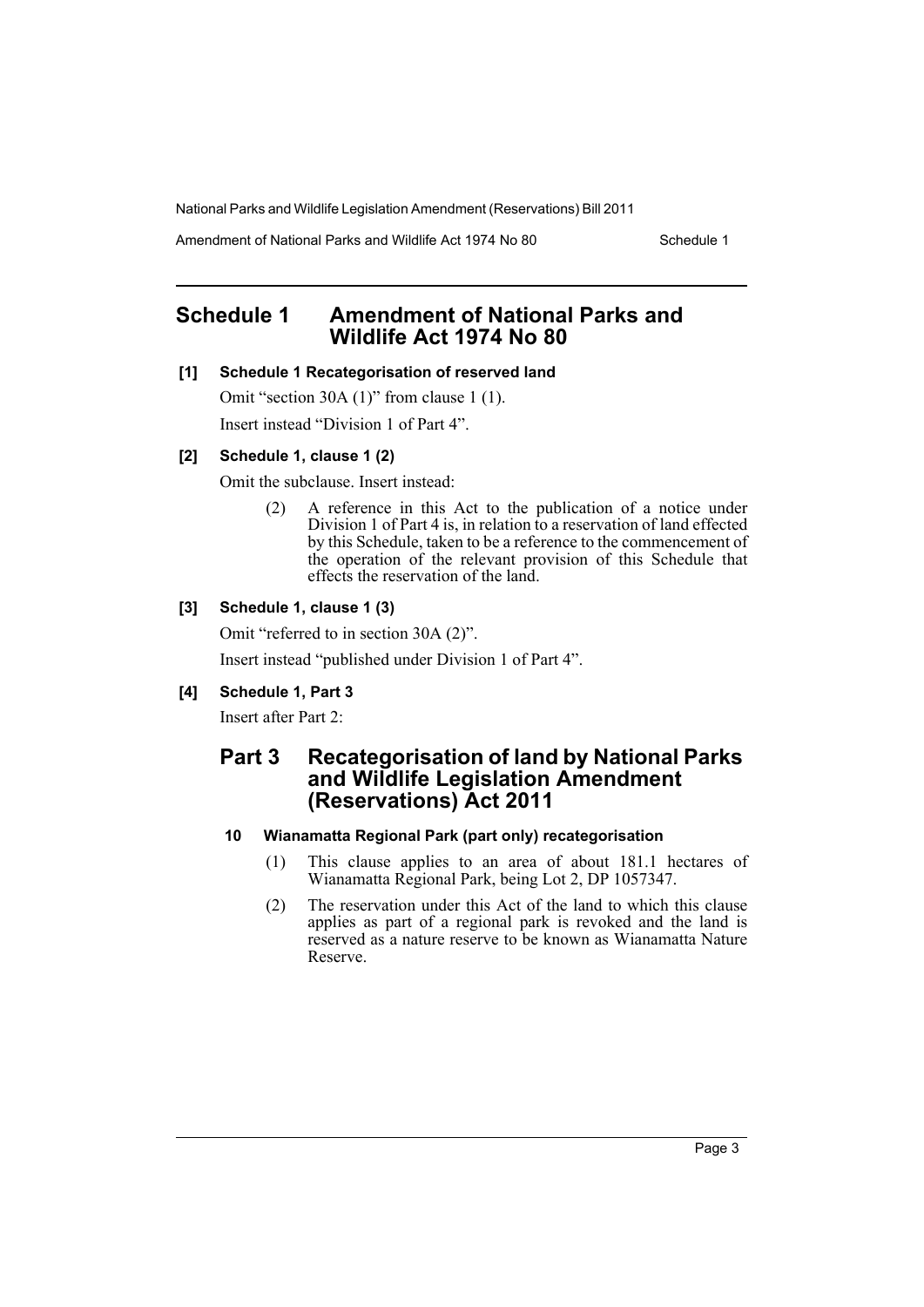Schedule 1 Amendment of National Parks and Wildlife Act 1974 No 80

## **[5] Schedule 1A**

Insert after Schedule 1:

# **Schedule 1A Reservation of land**

# **Part 1 General provisions**

#### **1 Reservation of lands as national parks, nature reserves, state conservation areas, regional parks, historic sites or Aboriginal areas**

- (1) The lands reserved as, or as parts of, national parks, nature reserves or state conservation areas, regional parks, historic sites or Aboriginal areas by this Schedule are, for the purposes of this Act and the *Native Title (New South Wales) Act 1994*, taken to have been so reserved by notice published under Division 1 of Part 4.
- (2) A reference in this Act to the publication of a notice under Division 1 of Part 4 is, in relation to a reservation of land effected by this Schedule, taken to be a reference to the commencement of the operation of the relevant provision of this Schedule that effects the reservation of the land.
- (3) A name assigned to any national park, nature reserve, state conservation area, regional park, historic site or Aboriginal area by this Schedule is taken to have been assigned to that land by a notice published under Division 1 of Part 4.
- (4) Section 35 (including section 35 as applied by section 58) and sections 47D and 47R do not apply to a reservation of land as, or as part of, a national park, nature reserve, state conservation area, regional park or historic site that is effected by this Schedule.

# **Part 2 Reservation of part of Hunter Wetlands National Park**

#### **2 Reservation of land as part of Hunter Wetlands National Park**

- (1) This clause applies to an area of about 22 hectares, being Lot 22, DP 1150980.
- (2) On the commencement of this clause, the land to which this clause applies is reserved as part of Hunter Wetlands National Park.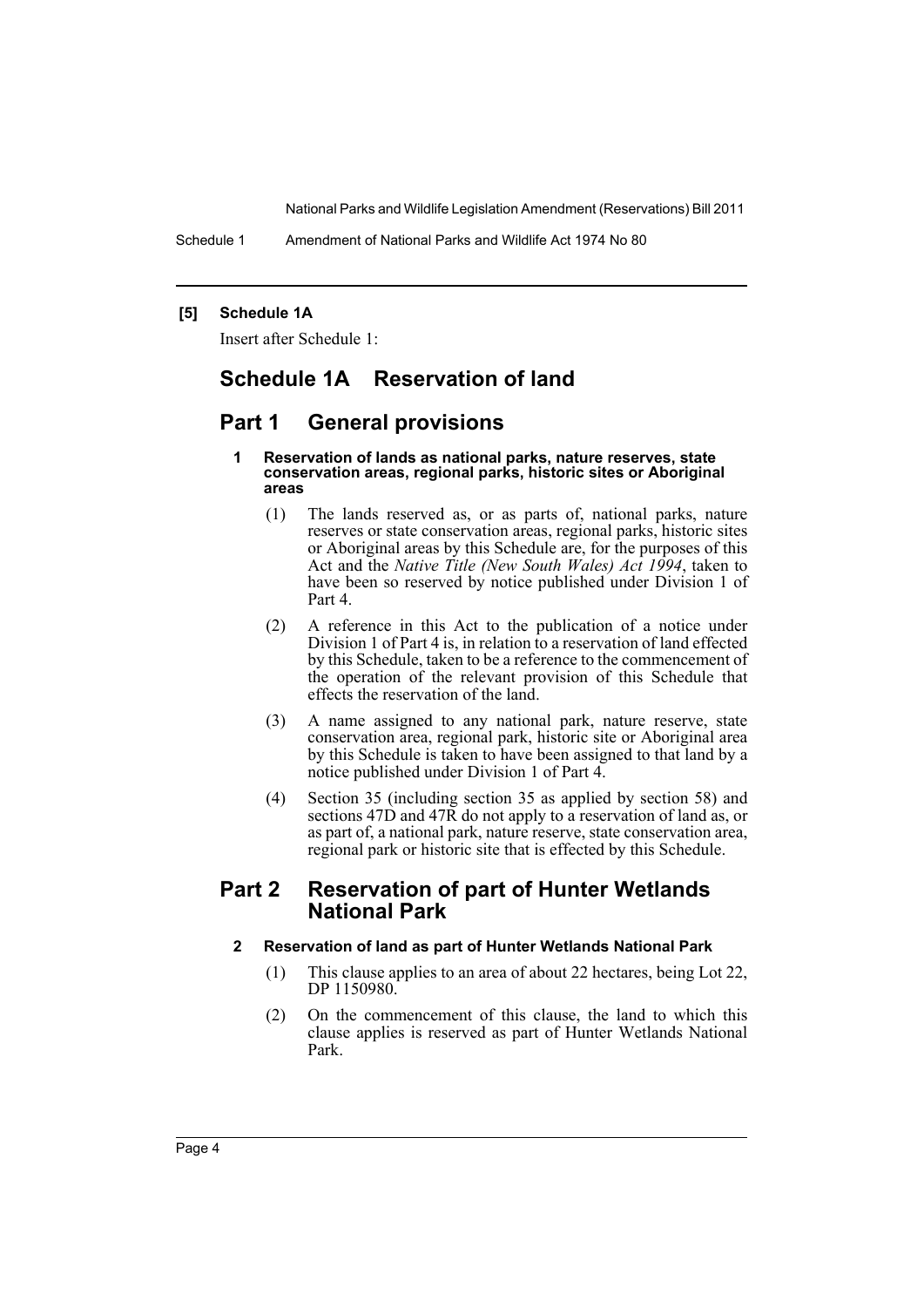Amendment of National Parks and Wildlife Act 1974 No 80 Schedule 1

(3) The reservation is restricted to a depth of 50 metres below the surface of the land.

#### **[6] Schedule 2 Revocation of reservation or dedication of certain land**

Insert at the end of the Schedule with appropriate Part and clause numbers:

# **Part Revocations under the National Parks and Wildlife Legislation Amendment (Reservations) Act 2011**

## **Revocation of part of Hunter Wetlands National Park**

- (1) This clause applies to an area of about 18.5 hectares of Hunter Wetlands National Park, being the land shown hatched black on the diagram catalogued Misc R 00326 (Edition 1) in the Office of Environment and Heritage, Department of Premier and Cabinet, subject to any variations and exceptions noted on that diagram.
- (2) The reservation under this Act as national park of land to which this clause applies, being part of Hunter Wetlands National Park, is revoked.
- (3) On the revocation of the reservation as national park of land to which this clause applies, the land is vested in the Minister on behalf of the Crown for the purposes of Part 11 of this Act for an estate in fee simple, freed and discharged from all trusts, obligations, estates, interests, rights of way or other easements.

## **[7] Schedule 3 Savings, transitional and other provisions**

Insert at the end of clause 1 (1):

*National Parks and Wildlife Legislation Amendment (Reservations) Act 2011*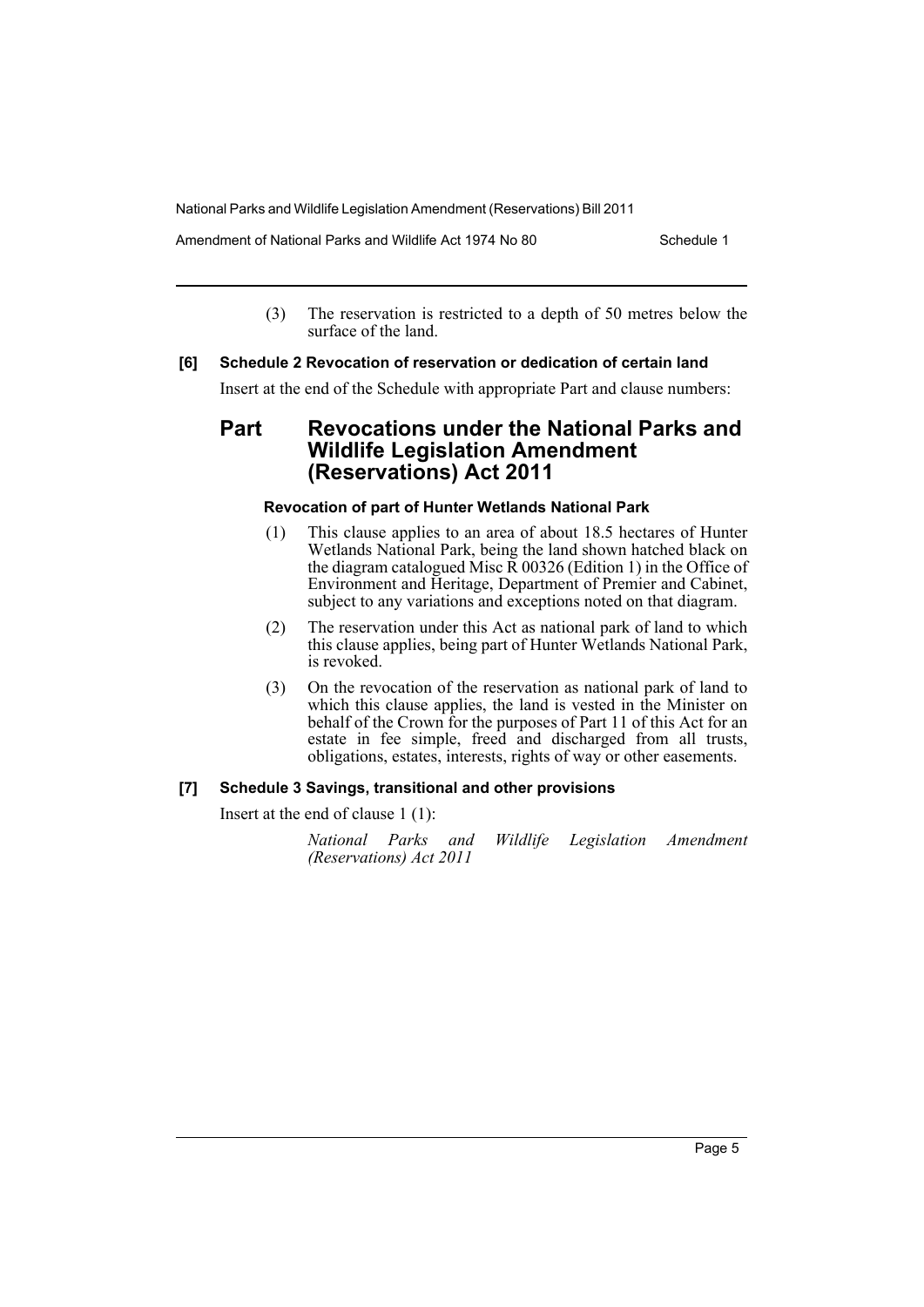Schedule 2 Amendment of National Park Estate (South-Western Cypress Reservations) Act 2010 No 112

# <span id="page-6-0"></span>**Schedule 2 Amendment of National Park Estate (South-Western Cypress Reservations) Act 2010 No 112**

#### **[1] Section 3 Definitions**

Insert in alphabetical order in section 3 (1):

*relevant date* means:

- (a) in relation to land described in items 1 and 2 of Schedule 2—1 January 2012, or
- (b) in relation to land described in item 3 of Schedule 2— 1 January 2014, or
- (c) in relation to land described in item 4 of Schedule 2— 1 January 2015.

#### **[2] Section 4 Revocation of State forests**

Omit "1 January 2012" from section 4 (1) (b).

Insert instead "the relevant date".

#### **[3] Section 6 Reservation of former State forests as national park or nature reserve on or after 1 January 2012**

Omit "1 January 2012" wherever occurring in section 6 (1)–(3).

Insert instead "the relevant date".

## **[4] Section 13 Review of classification as state conservation area**

Omit "2," from section 13 (1).

#### **[5] Section 15 Adjustment of description of land transferred to national park estate**

Omit section 15 (6). Insert instead:

- (6) An adjustment of the description of land may be made only before:
	- (a) 1 January 2013, except as provided by paragraphs  $(b)$ –(d), or
	- (b) 1 January 2014, in the case of an adjustment of the description of land in item 1 or 2 of Schedule 2 or of the boundary of any land adjoining a public road (other than the boundary of any land described in item 3 or 4 of Schedule 2), or